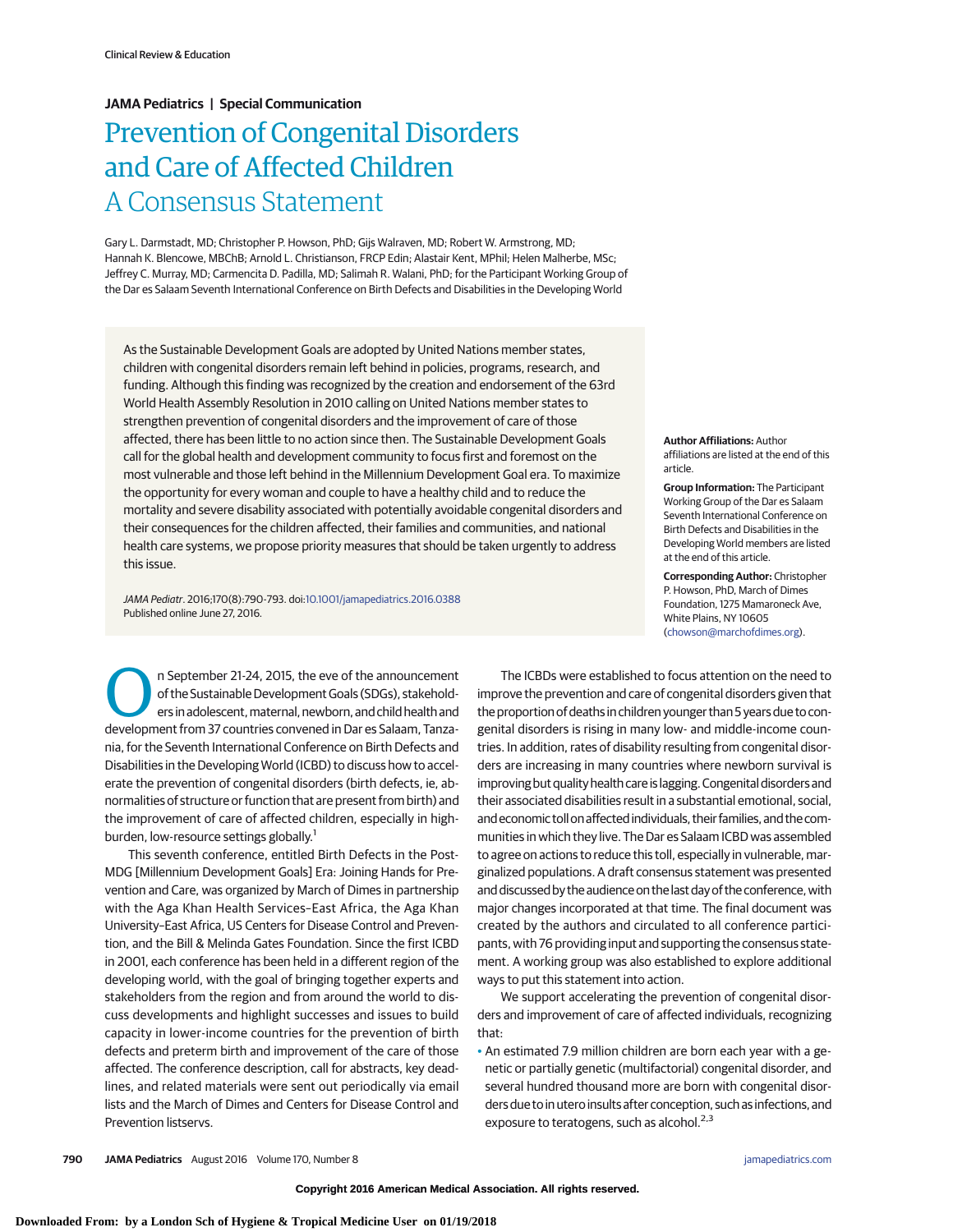- Of the 2.7 million newborns who die annually, more than 1 in 10 die ofacongenitaldisorder,and,overall, thereareanestimated484 000 deaths due to congenital disorders among children younger than 5 years.4 This number is likely a gross underestimate, however, because many deaths due to congenital disorders, such as heart defects and metabolic disorders, go undetected.
- It is likely that more than 192 000 of the 2.6 million annual stillbirths may result from an underlying congenital disorder.<sup>5</sup> The percentage of stillborn children affected by congenital disorders is likely much higher than for live births, and many efforts to prevent stillbirth will help reduce the occurrence of congenital disorders among stillborn children.
- Most newborns with a serious congenital disorder who survive face a lifetime of severe disability.<sup>2,3</sup>
- An estimated 94% of newborns with 1 or more congenital disorders are born in low- and middle-income countries, placing an additional severe burden on families, communities, and national health care systems.<sup>2,3</sup>
- Up to an estimated 70% of congenital disorders are preventable or their effect can be substantially mitigated and quality of life improved, but these preventive and mitigating actions are occurring almost exclusively in high-income settings. $^{2,3}$
- The fact that children with congenital disorders have been left behind in policies, programs, research, and funding was recognized by the creation and endorsement of the 63rd World Health Assembly Resolution,<sup>6</sup> calling in 2010 for United Nations member states to (1) raise awareness of congenital disorders as a cause of child morbidity and mortality; (2) develop and strengthen birth registration and surveillance for birth defects; (3) strengthen evidence on etiologic factors, diagnosis, and prevention of major birth defects; and (4) develop national plans for implementation of effective interventions to prevent and manage birth defects. This call by the World Health Organization, however, has gone unheeded except in pockets such as Southeast Asia, where a strategic framework<sup>7</sup> is guiding efforts to prevent and control congenital disorders in 12 countries of the region.

The conference participants agreed that, with the advent of the SDGs, greater emphasis must be placed on more holistic approaches, including preventive care and, beyond survival, optimization of childrens' developmental potential. This emphasis aligns with the SDGs' call for equality in social inclusion and in opportunities for education, employment, and the ability for all human beings to fulfill their potential and enjoy prosperous, productive lives. Furthermore, the SDGs call for giving priority in policy and action to the most vulnerable, specifically including those with disabilities, and those currently most left behind.<sup>8</sup> Congenital disorders can be considered the first chronic disease experienced in life and are encompassed in SDG goal 3 that calls for a reduction, by 2030, by onethird in premature mortality from noncommunicable diseases through prevention and treatment and the promotion of mental health and well-being.<sup>7</sup>

# Call to Action

To maximize the opportunity for every woman and couple to have a healthy child; to reduce the consequences of potentially avoidable congenital disorders for those affected, their families, the health

care system, and the wider society; and to promote the well-being of children who have a congenital disorder, there are many measures that should be taken urgently to address this issue. In this context and in order that no child is left behind, we pledge an initial focus that supports the following:

## Improving data quality:

- 1. Building consensus on and widespread use of a standardized definition of congenital disorders, such as "abnormalities of structure or function, which are present from birth,"<sup>3(p2)</sup> to facilitate data comparison and ensure that the contribution of congenital disorders to the burden of disease is comprehensively represented.
- 2. Establishing registries and surveillance systems and their integration, where possible, into existing data platforms to monitor the toll and risks of congenital disorders and evaluating the outcome of interventions for prevention and care. Consideration should also be given to the collection of pertinent data available from existing registries and surveillance systems in other countries.

## Reducing risk:

- 1. Promoting family planning, allowing women and couples to choose when they have their first child, space their pregnancies, plan family size, define the ages at which they wish to complete their family, and reduce the proportion of unintended pregnancies.
- 2. Ensuring a healthy, balanced diet for girls and during a woman's reproductive years through an adequate intake of macronutrients (protein, carbohydrates, and fats) and a broad range of micronutrients.Special attention should be given to adding 400 μg of synthetic folic acid daily to the diet through fortification and supplementation while also promoting a diet rich in food folates, correcting iodine deficiency through fortification, and ensuring iron sufficiency through fortification, supplementation, and therapy for those with deficiencies.
- 3. Removing teratogenic substances from the diet, the most important of which is alcohol, and minimizing environmental contaminants in foods.
- 4. Controlling infections in women of reproductive age, including rubella and syphilis, and optimizing maternal health through detection and management of chronic illnesses associated with an increased risk of congenital disorders, such as type 2 diabetes mellitus and epilepsy, which require teratogenic medications.

#### Improving care:

- 1. Training physicians, nurses, allied health care professionals, and workers in the fundamentals of the recognition, causes, and care of children with congenital disorders and ensuring physical examinations of all newborns by trained health care professionals before discharge from the hospital or clinic.
- 2. Aligning medical and social services to provide timely treatments for congenital disorders, including surgery, medications, dietary modifications, and rehabilitation services when needed.
- 3. Providing emotional and practical support for parents to enable them to understand and manage their risk of congenital disorders and to help families in supporting the growth and development of children with congenital disorders.

Empowering the public and civil society:

1. Educating the public about congenital disorders and the steps mothers and fathers can take with their health care professionals to maximize the chances of a healthy pregnancy.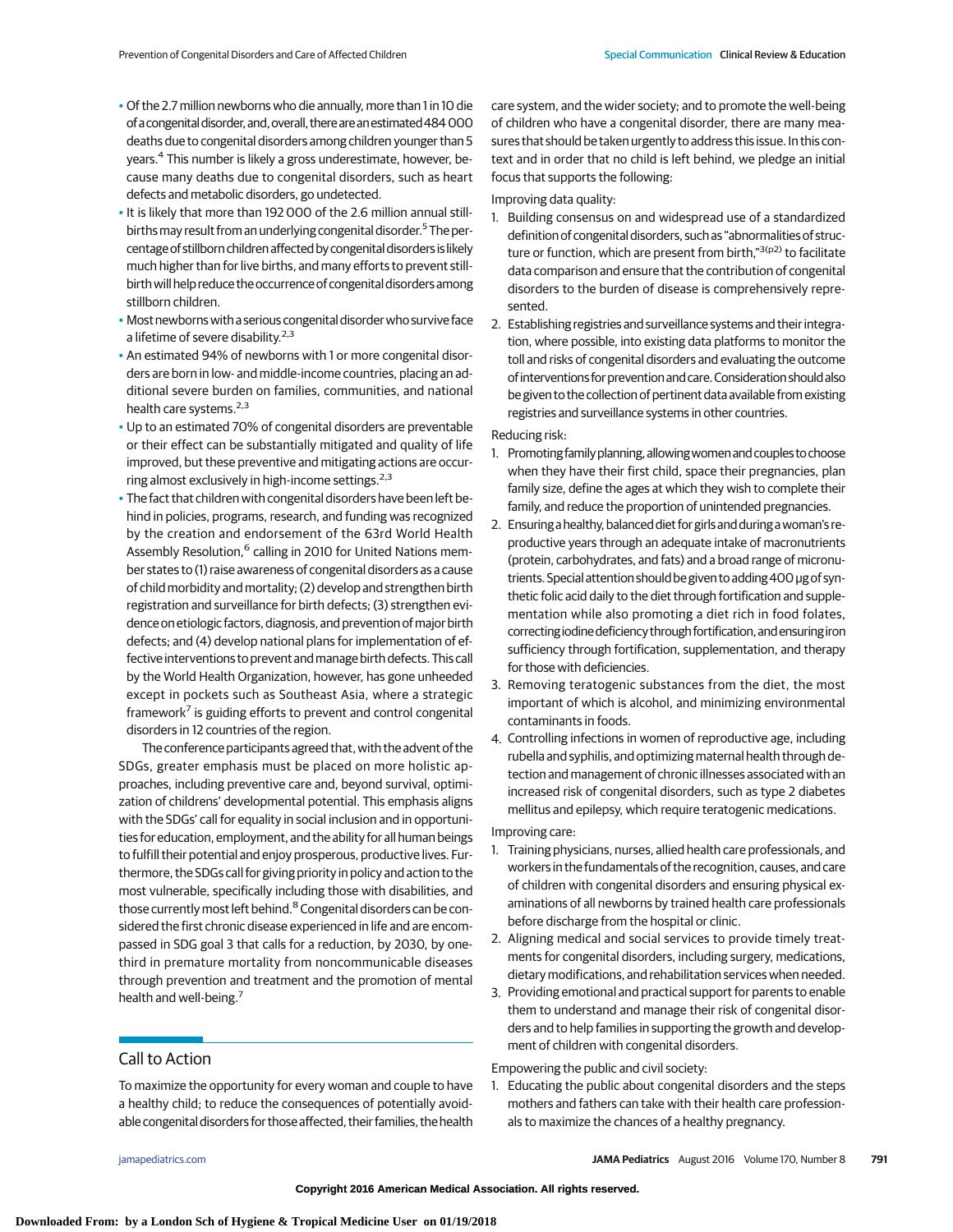2. Strengthening civil society—including patient and parent support groups, faith-based groups, and nongovernmental organizations—to advocate for improved prevention of congenital disorders and access to high-quality, family-centered patient care, including facilitating community and professional awareness and education and advocating for increased funding for research on the causes of congenital disorders.

The following additional actions should be taken by countries as priorities and circumstances allow:

- 1. Training physicians, nurses, and allied health care professionals in the essentials of medical genetics. This training should include diagnosis of common congenital disorders before and at birth; means of treatment where possible in the primary health care setting; knowing when to refer a patient for more specialized treatment; basic genetic counseling, including best practices in communicating unfavorable health information to parents; and support for families who have a child or are at risk of having a child with a congenital disorder. Genetic counseling aims to empower those who are counseled to make autonomous decisions regarding their health in ways that are consonant with their religious and ethical beliefs and circumstances and to support them in their decisions.
- 2. Establishing periconception medical services to assist women and their partners in attaining optimal physical and mental health and well-being and to facilitate a healthy pregnancy and delivery of a healthy infant. These services include rubella immunization; screening for the risk of genetic, partially genetic, and teratogenic congenital disorders; andmental health counseling, including identification and support for depression.
- 3. Implementing preconception or prenatal medical screening to identify women and couples at risk of having a baby with hemoglobin disorders; Down syndrome; blood type incompatibility; congenital sexually transmitted infections such as syphilis, human immunodeficiency virus, and herpes simplex virus; and structural malformations, particularly neural tube defects.
- 4. Establishing newborn screening to identify congenital hypothyroidism, phenylketonuria, galactosemia, sickle cell disease, glucose-6-phosphate dehydrogenase deficiency, and other metabolic disorders.
- 5. Supporting research into the diagnosis, prevention, etiologic factors, and treatment of congenital disorders to enable improved outcomes for children into the future.

The conference participants call for concerted action by international government policymakers and donor organizations to explore how these recommended actions can be funded through more cost-effective and rational integration of policy, funding, and interventions across the reproductive, maternal, newborn, child, and adolescent continuum. Systems are required that encourage more effective partnership among the many existing organizations and agencies whose missions address common risk factors and outcomes andwhowould benefit financially and programmatically from better integration of policy, research, and action at international and national levels.

# **Conclusions**

The Seventh ICBD in Dar es Salaam, Tanzania, was a pivotal opportunity to build consensus and commitment for accelerated prevention of congenital disorders and improvement of care of affected children in low- and middle-income countries. In conjunction with the newly launched SDGs and building on the 63rd World Health Assembly resolution calling on United Nations member states to strengthen prevention and care for congenital disorders, immediate action on the plan outlined above will save newborn and child lives, reduce disability rates and improve quality of life in survivors, and substantially lessen the current emotional and economic toll of these conditions on affected individuals, their families, and the communities in which they live.

#### **ARTICLE INFORMATION**

**Accepted for Publication:** February 9, 2016. **Published Online:** June 27, 2016.

doi[:10.1001/jamapediatrics.2016.0388.](http://jama.jamanetwork.com/article.aspx?doi=10.1001/jamapediatrics.2016.0388&utm_campaign=articlePDF%26utm_medium=articlePDFlink%26utm_source=articlePDF%26utm_content=jamapediatrics.2016.0388)

**Author Affiliations:** March of Dimes Prematurity Research Center, Department of Pediatrics, Stanford University School of Medicine, Stanford, California (Darmstadt); Department of Research and Global Programs, March of Dimes Foundation, White Plains, New York (Howson, Walani); Aga Khan Development Network, Geneva, Switzerland (Walraven); Department of Paediatrics, Faculty of Health Sciences, Aga Khan University, East Africa, Nairobi, Kenya (Armstrong); Centre for Maternal, Adolescent, Reproductive, and Child Health, London School of Hygiene and Tropical Medicine, London, United Kingdom (Blencowe); Wits Centre for Ethics, University of the Witwatersrand, Johannesburg, South Africa (Christianson); Genetic Alliance, London, United Kingdom (Kent); School of Clinical Medicine, College of Health Sciences, University of KwaZulu Natal, Durban, South Africa (Malherbe); Division of Global Health, Bill & Melinda Gates Foundation, Seattle, Washington (Murray); Department of Pediatrics, College of Medicine, University of the Philippines, Manila (Padilla).

**Author Contributions:** Drs Darmstadt and Howson had full access to all the data in the study and take responsibility for the integrity of the data and the accuracy of the data analysis. Study concept and design: All authors. Acquisition, analysis, or interpretation of data: Darmstadt, Howson, Blencowe, Drafting of the manuscript: Darmstadt, Howson, Blencowe, Christianson, Kent, Malherbe, Padilla. Critical revision of the manuscript for important intellectual content: Darmstadt, Howson, Walraven, Armstrong, Blencowe, Malherbe, Murray, Walani. Statistical analysis: Howson. Obtained funding: Murray. Administrative, technical, or material support: Darmstadt, Howson, Walraven, Armstrong, Malherbe, Murray, Walani. Study supervision: Darmstadt, Howson, Christianson. **Conflict of Interest Disclosures:** None reported.

**Funding/Support:** The Seventh International Conference on Birth Defects and Disabilities in the Developing World was supported in part by a grant from the March of Dimes Foundation, grant number 5U38OT000199 from the US Centers for Disease Control and Prevention, and the Bill & Melinda Gates Foundation (Investment ID OPP1129127).

**Role of the Funder/Sponsor:** The funding sources had no role in the design and conduct of the study; collection, management, analysis, and interpretation of the data; preparation, review, or approval of the manuscript; and decision to submit the manuscript for publication.

**Group Information:** The Participant Working Group of the Dar es Salaam Seventh International Conference on Birth Defects and Disabilities in the Developing World members include Kjersti Aagaard (Baylor College of Medicine); Neelam Aggarwal (Postgraduate Institute of Medical Education and Research, Chandigarh, India); Sujeewa Amarasena (Sri Lanka College of Paediatricians, Sri Lanka); Linda Barlow-Mosha (Makerere University, Johns Hopkins University Research Collaboration, Uganda); Muneerah Amin Vastani (Aga Khan University, School of Nursing and Midwifery, Tanzania); Eric Aswani Nyaligu (Technomed Limited, Nairobi, Kenya, and Perkin Elmer Distributors, Kenya); Tayo Awoyale, MD (Institute of Child Health and Primary Care, Lagos University Teaching Hospital, Lagos, Nigeria); Lieven Bauwens (International Federation for Spina Bifida and Hydrocephalus, Belgium); Martha Carvalho (Brazilian Genetic Alliance, Brazil); Harish Chellani (Department of Pediatrics, Safdarjang Hospital and Vardhman Mahavir Medical College, India); George